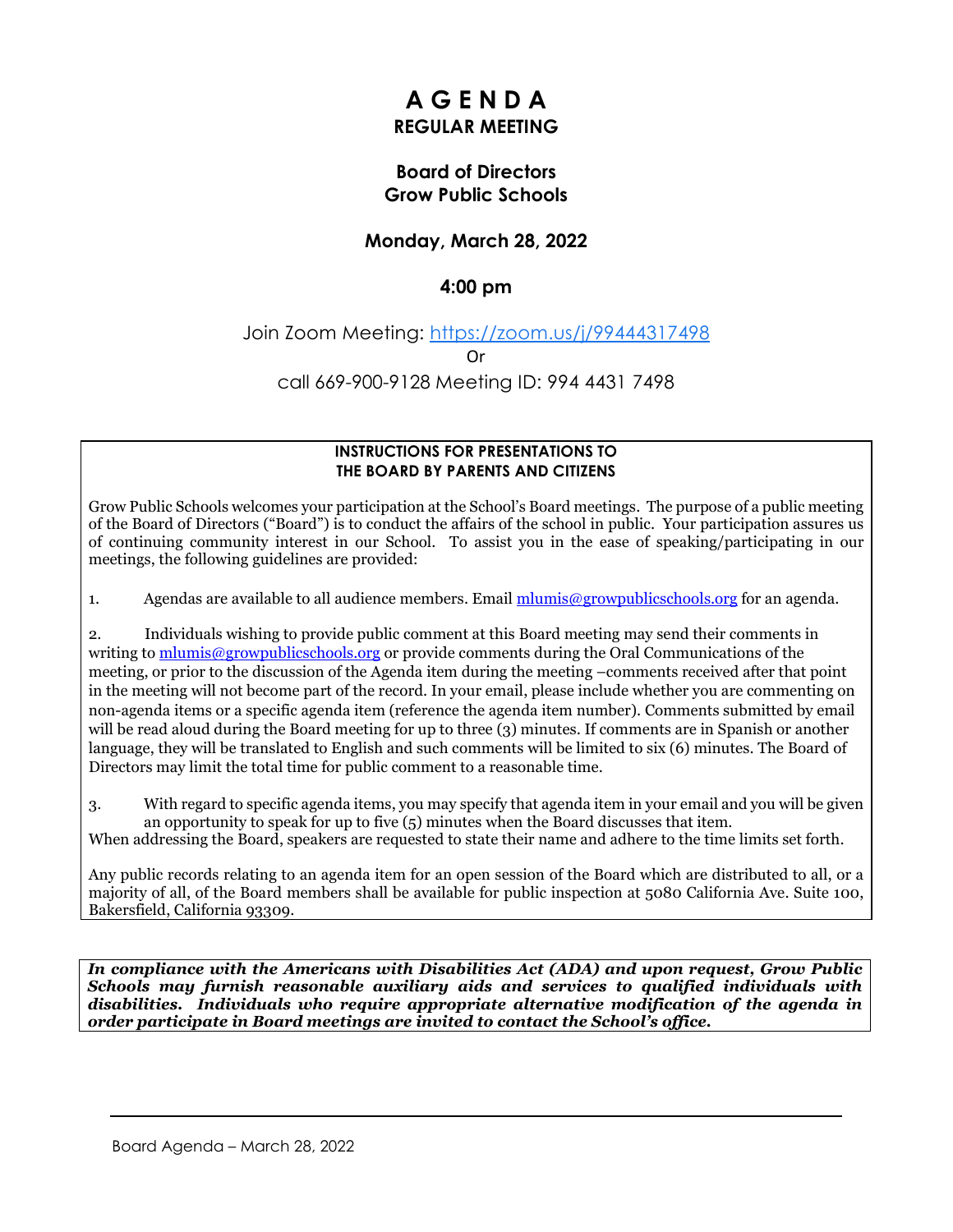# **I. PRELIMINARY**

*A. CALL TO ORDER*

Meeting was called to order by the Board President at

- *B. ROLL CALL* Present Absent Mr. Tom Mestmaker **\_\_\_\_\_\_ \_\_\_\_\_\_** Mr. Matt Look **\_\_\_\_\_\_ \_\_\_\_\_\_** Mr. Ernie Unruh **\_\_\_\_\_\_ \_\_\_\_\_\_** Mr. Manuel Pantoja **\_\_\_\_\_\_ \_\_\_\_\_\_** Dr. Jean Fuller \_\_\_\_\_\_\_ \_\_\_\_\_\_\_
- *C. FLAG SALUTE*
- *D. APPROVAL OF RENEWAL AB 361 BOARD FINDING - MUST BE READ AND VOTED AT EACH TELECONFERENCE BOARD MEETING OR EVERY 30 DAYS*

*"*The Board has reconsidered the circumstances of the State of the Emergency; and the State of Emergency continues to directly impact the ability of members to meet safely in person and state and local officials continue to impose or recommend measures to promote social distancing."

Motion: Second: \_\_\_\_\_\_\_\_

*E. Approval of Minutes: Board Meeting of February 28, 2022*

Motion: Second:

*F. Approval of Minutes: Special Board Meeting of March 10, 2022*

Motion: Second:

# **II. COMMUNICATIONS**

A. *ORAL COMMUNICATIONS:* Non-agenda items: no individual presentation shall be for more than three (3) minutes and the total time for this purpose shall not exceed fifteen (15) minutes. Ordinarily, Board members will not respond to presentations and no action can be taken. However, the Board may give direction to staff following a presentation.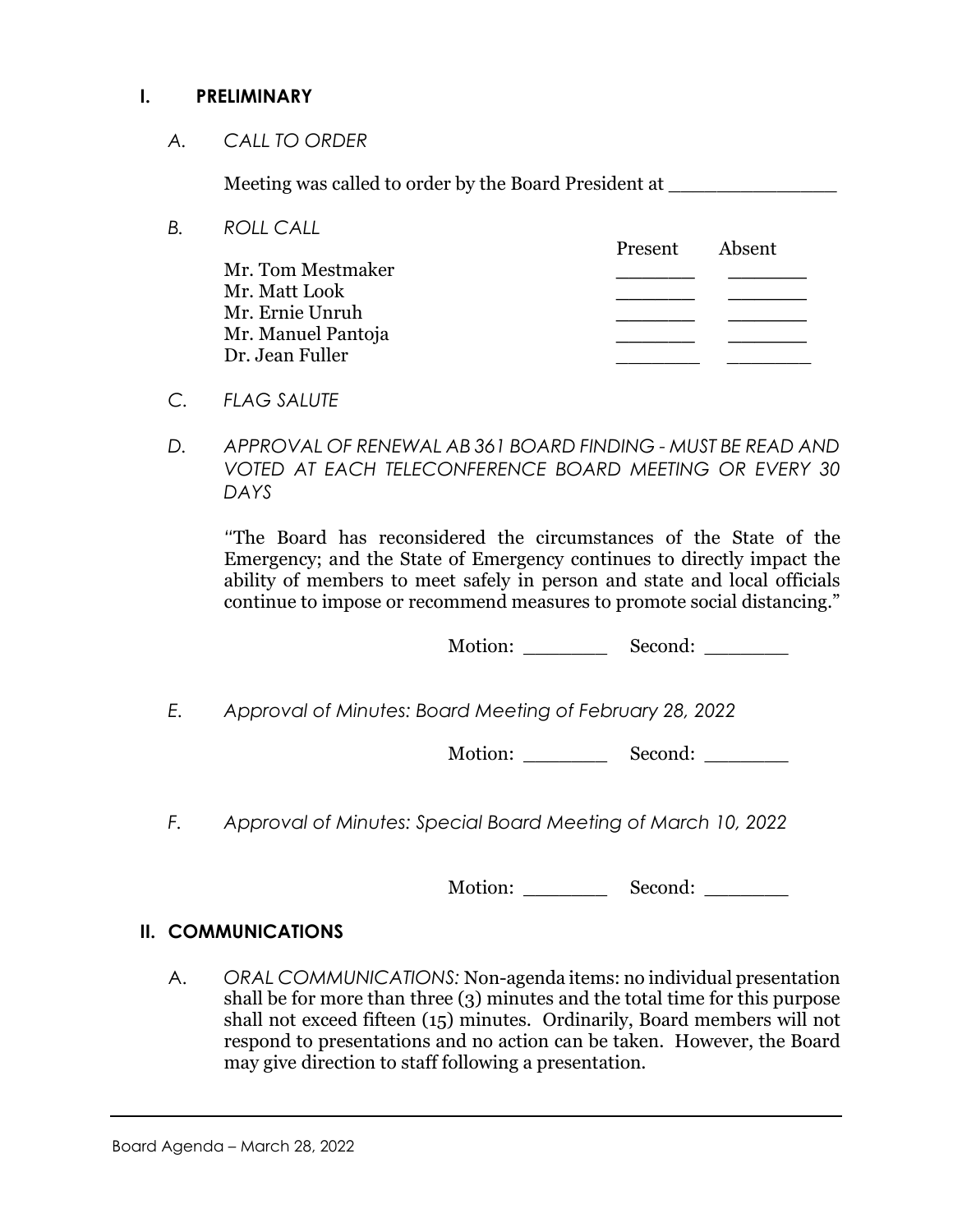Board Agenda – March 28, 2022

- B. Grow Public Schools Leadership Report
	- 1. Chief Executive Officer
	- 2. Chief Operating Officer
	- 3. Chief Academic Officer
	- 4. Principal Grow Academy Arvin
	- 5. Grow Academy Shafter

# **III. FEBRUARY FISCAL REPORT**

# **IV. ITEMS SCHEDULED FOR ACTION** REFERENCE

1. Approval of Purchase Orders and Warrants and Credits Card IV-A.1 Registers for February 2022

| It is recommended that the Board approve | Motion:<br>Action: |  |
|------------------------------------------|--------------------|--|
| Agenda Item IV-A.1                       | Second:<br>Vote:   |  |

#### 2. Approval of  $2<sup>nd</sup>$  Interim for GA Arvin IV-A.2

Local educational agencies (LEAs) are required to file two reports during a fiscal year (interim reports) on the status of the LEA's financial health. The 2nd Interim is a report of the actual revenues and expenses between July 1st and January 31st, with a forecast for the remainder of the year.

| It is recommended that the Board approve | Motion: | Action: |
|------------------------------------------|---------|---------|
| Agenda Item IV-A.2                       | Second: | Vote:   |

3. Approval of  $2<sup>nd</sup>$  Interim for GA Shafter IV-A.3

Local educational agencies (LEAs) are required to file two reports during a fiscal year (interim reports) on the status of the LEA's financial health. The 2nd Interim is a report of the actual revenues and expenses between July 1st and January 31st, with a forecast for the remainder of the year.

| It is recommended that the Board approve | Motion: | Action: |
|------------------------------------------|---------|---------|
| Agenda Item IV-A.3                       | Second: | Vote:   |

4. Approval of Kindergarten Early Admission Request IV-A.4

California Education Code states that children must reach the age of 5 years old on or before September 1st of the school year in order to be admitted into Kindergarten (*EC* 48000). The California Department of Education permits school district boards to start a Kindergarten student early as long as the certain conditions are met (*EC* 48000[b]).

| $\frac{1}{2}$ . The case $\frac{1}{2}$ and $\frac{1}{2}$ are $\frac{1}{2}$ . The content of the state $\frac{1}{2}$ of $\frac{1}{2}$ , $\frac{1}{2}$ |         |         |
|------------------------------------------------------------------------------------------------------------------------------------------------------|---------|---------|
| It is recommended that the Board approve                                                                                                             | Motion: | Action: |
| Agenda Item IV-A.4                                                                                                                                   | Second: | Vote:   |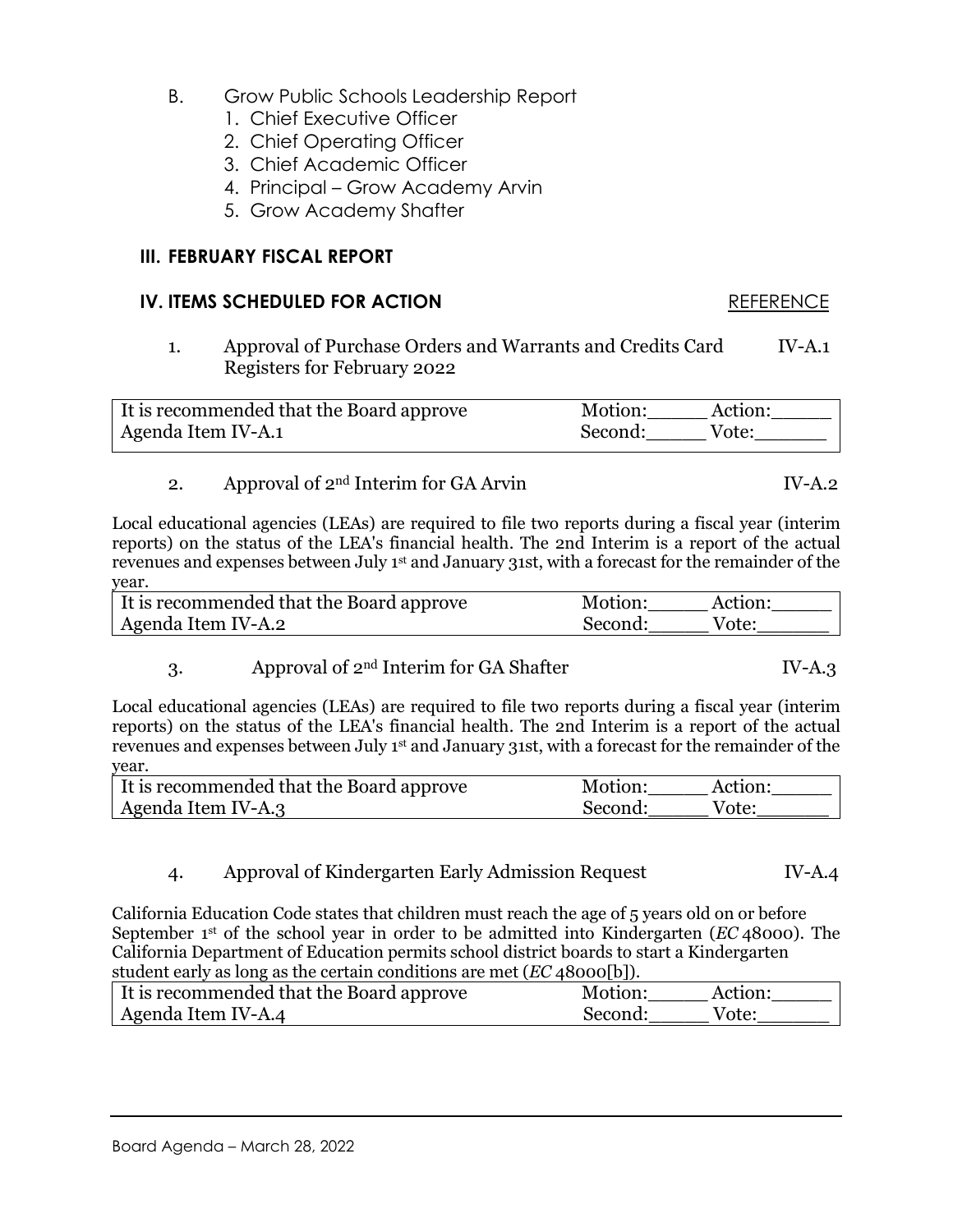5. Approval of Student Freedom of Speech and Expression Policy IV-A.5

Legally mandated student services policy, which respects students' rights to express ideas and opinions, take stands, and support causes, whether controversial or not, through their speech, writing, printed materials, including the right of expression in official publications, and/or the wearing of buttons, badges and other insignia.

| It is recommended that the Board approve | Motion: | Action: |
|------------------------------------------|---------|---------|
| Agenda Item IV-A.5                       | Second: | Vote:   |

### 6. Approval of 2022-2023 School Calendar IV-A.6

Grow Public Schools must adopt a school calendar for each academic year. Each school is required 180 days of instruction, per our charter petitions.

| It is recommended that the Board approve | Motion: | Action: |
|------------------------------------------|---------|---------|
| Agenda Item IV-A.6                       | Second: | Vote:   |

#### 7. Approval of Security Camera Upgrade IV-A.7

To comply with the National Defense Authorization Act (NDAA), security cameras at GA Arvin and GA Shafter needed to be updated. Three vendors have provided quotes and scope for work for the project.

| If is recommended that the Board approve | Motion: | Action: |
|------------------------------------------|---------|---------|
| Agenda Item IV-A.7                       | Second: | Vote:   |

#### 8. Approval of Declaration of Need for Fully Qualified Educators IV-A.8 for GA Arvin

Per guidance from Kern County Superintendent of Schools (KCSOS), districts planning on hiring certificated personnel under Internship Credentials, Limited Assignments, or EmergencyPermits for the 2022-2023 school year must have a "Declaration of Need for FullyQualified Educators" on file with the Commission on Teacher Credentialing prior to employment. Should the need arise, Grow Public Schools would be able to employ teachers on these limited assignment/emergency permits.

| It is recommended that the Board approve | Motion:<br>Action: |  |
|------------------------------------------|--------------------|--|
| Agenda Item IV-A.8                       | Second:<br>Vote:   |  |

# 9. Approval of Declaration of Need for Fully Qualified Educators IV-A.9 for GA Arvin

Per guidance from Kern County Superintendent of Schools (KCSOS), districts planning on hiring certificated personnel under Internship Credentials, Limited Assignments, or EmergencyPermits for the 2022-2023 school year must have a "Declaration of Need for FullyQualified Educators" on file with the Commission on Teacher Credentialing prior to employment. Should the need arise, Grow Public Schools would be able to employ teachers on these limited assignment/emergency permits.

| It is recommended that the Board approve | Motion:<br>Action: |
|------------------------------------------|--------------------|
| Agenda Item IV-A.9                       | Second:<br>Vote:   |